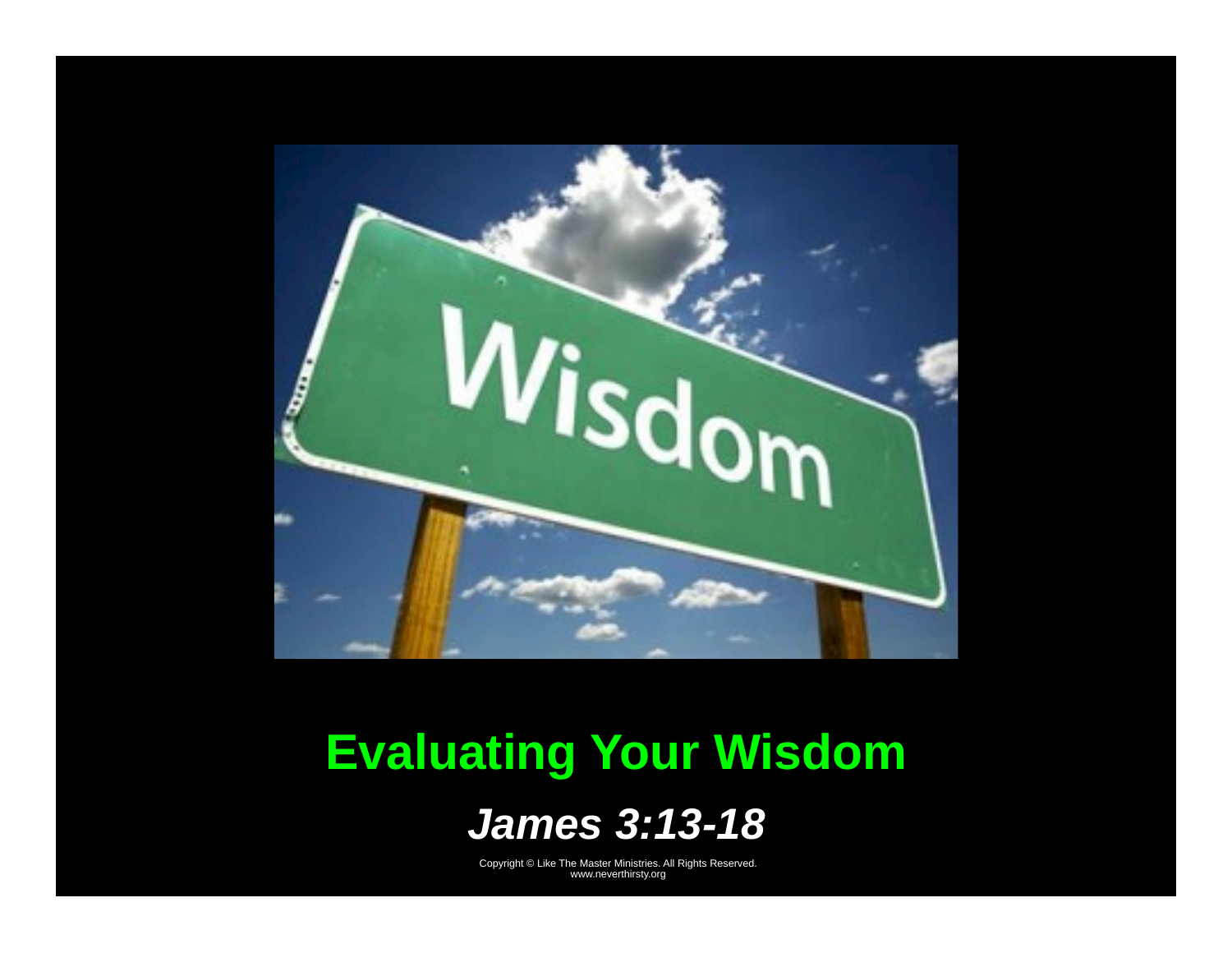# *Scripture On Wisdom*

*Prov. 1:2-7 Prov. 9:10 Prov. 2:4 Prov. 2:6 James 1:5*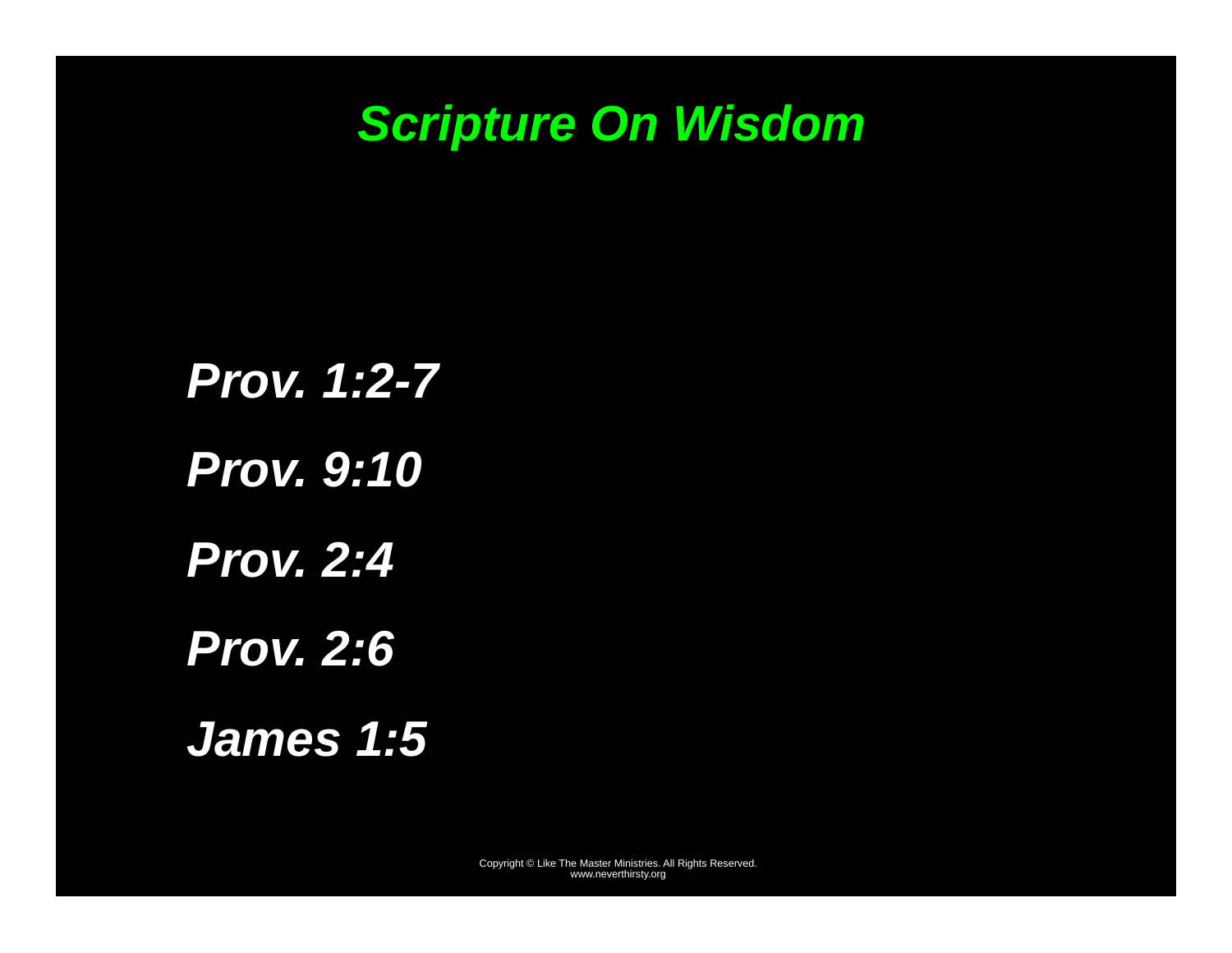

# *Call To Let Divine Wisdom*

# *Govern Your Life*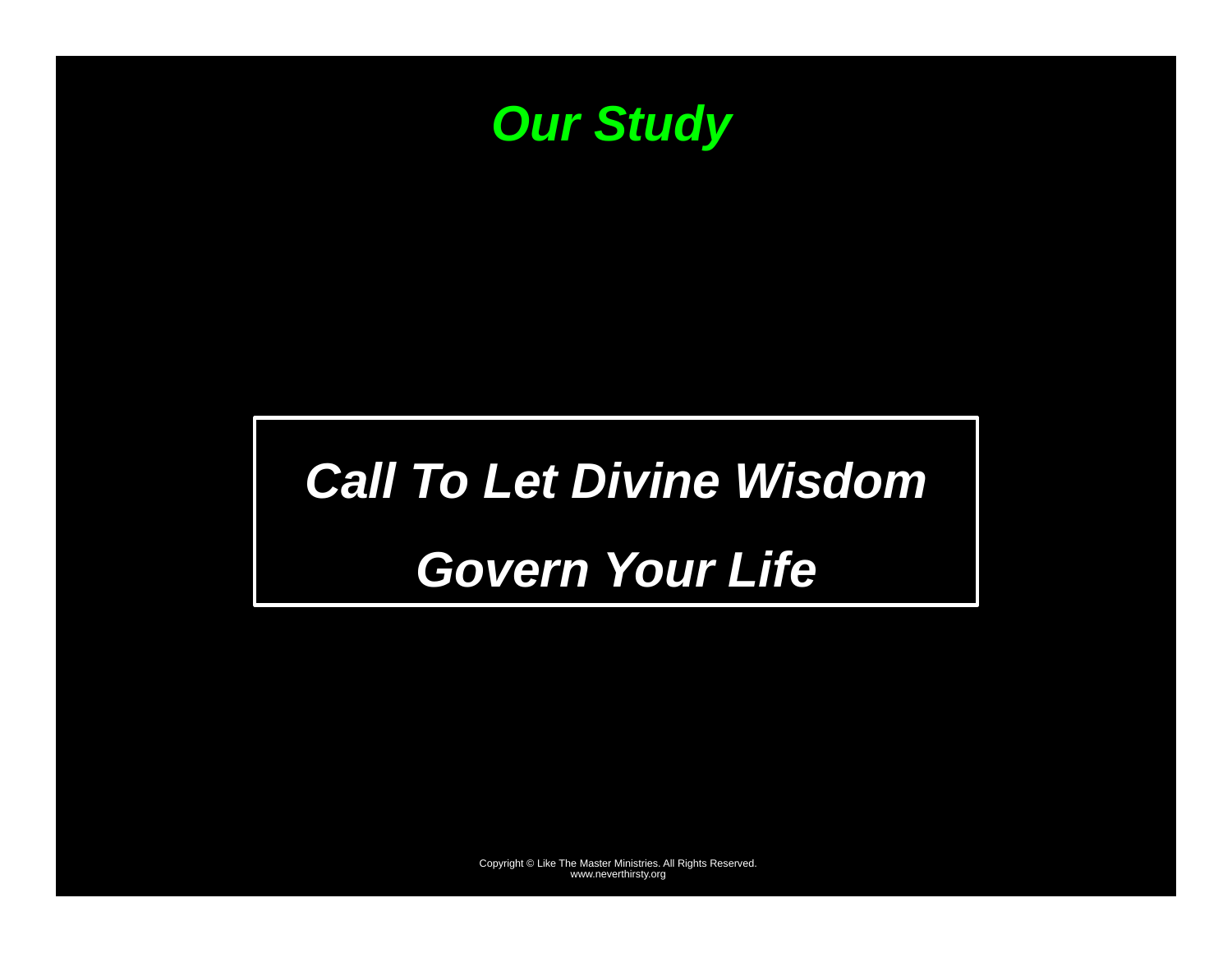## *Outline of Our Study James 3:13-18*

#### *v. 13 Question & Command*

# *v. 14-16 Wisdom From Below*

# *v. 17-18 Wisdom From Above*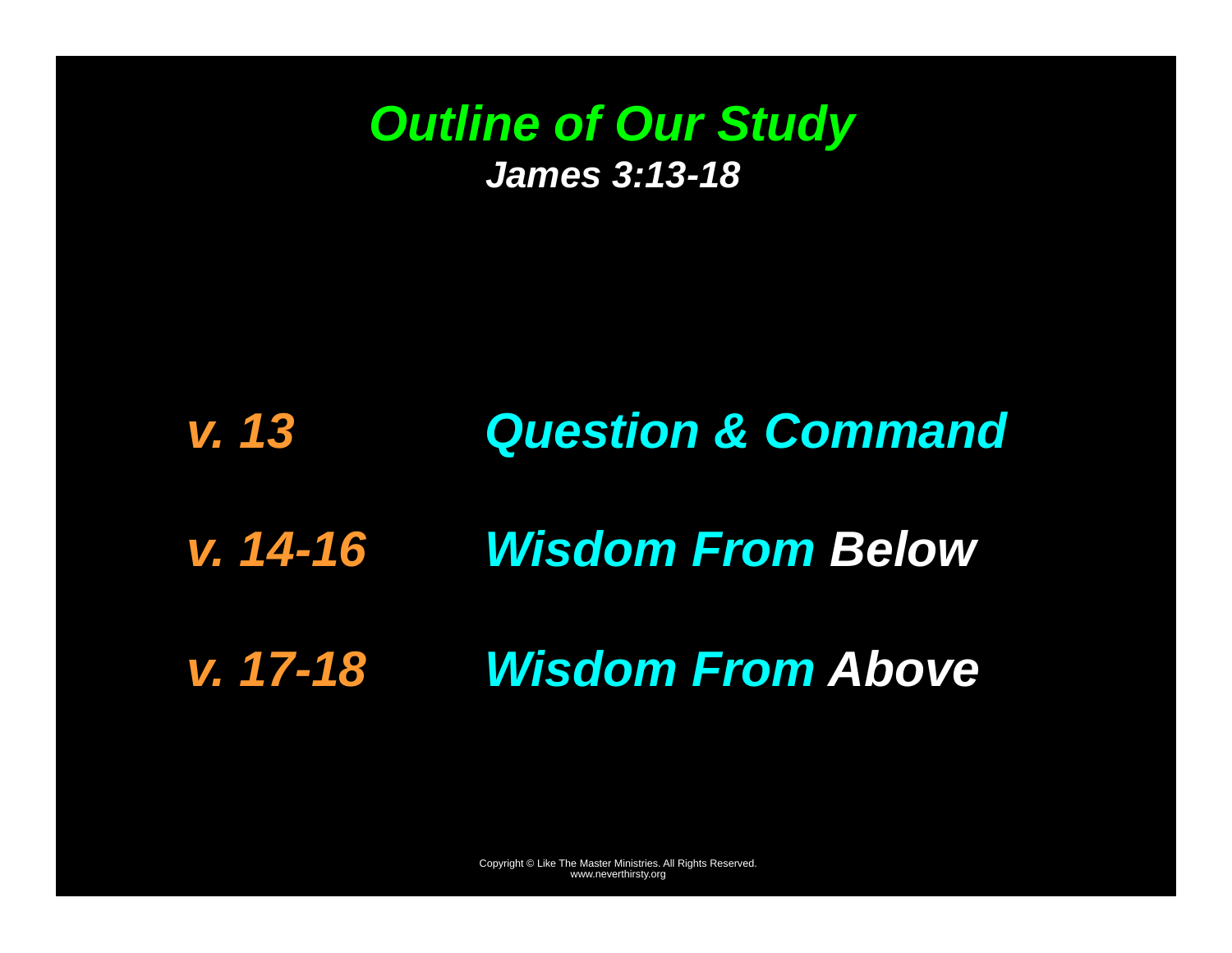# *There Are Two Types of Wisdom*

• *Wisdom from below* 

• *Wisdom from above*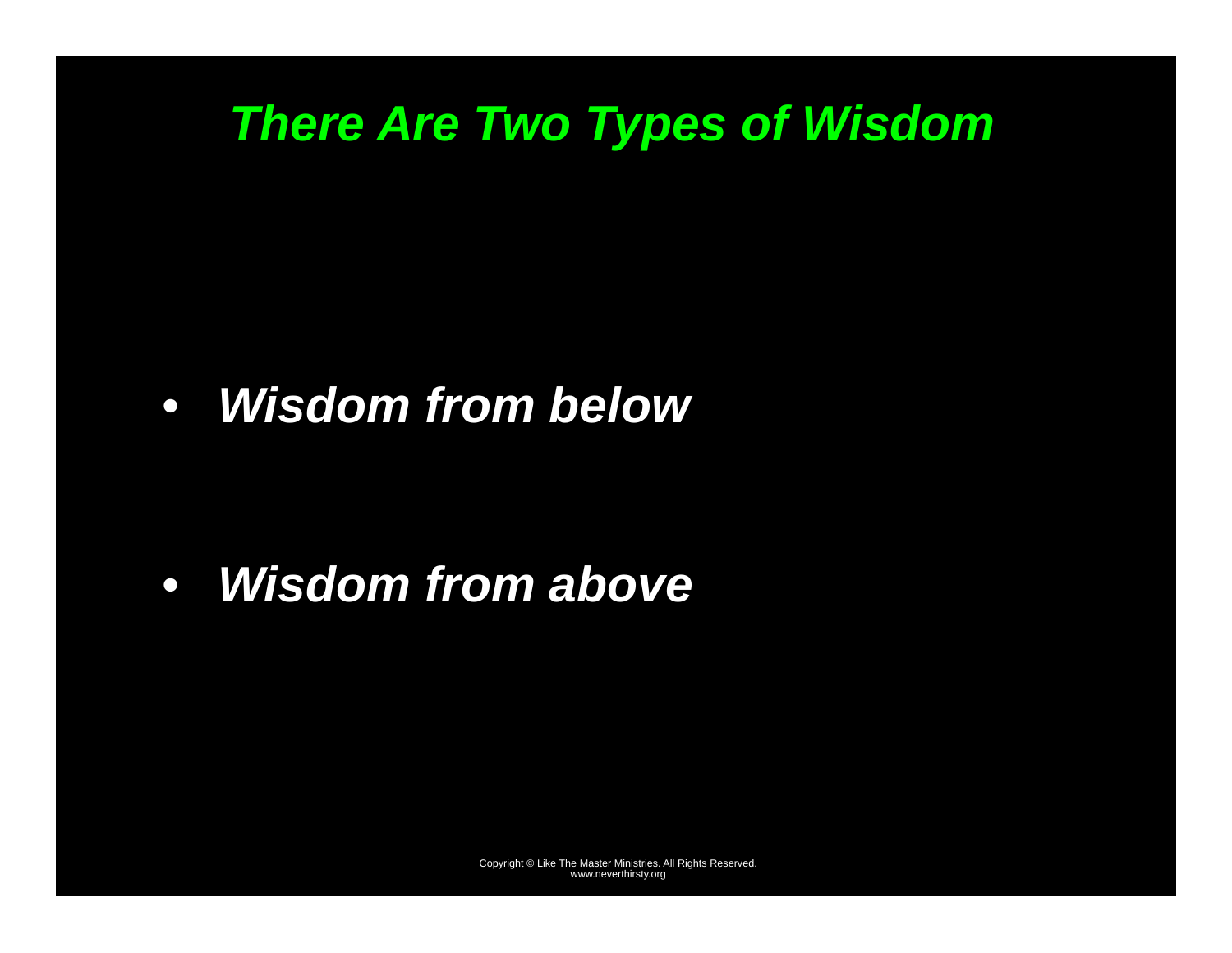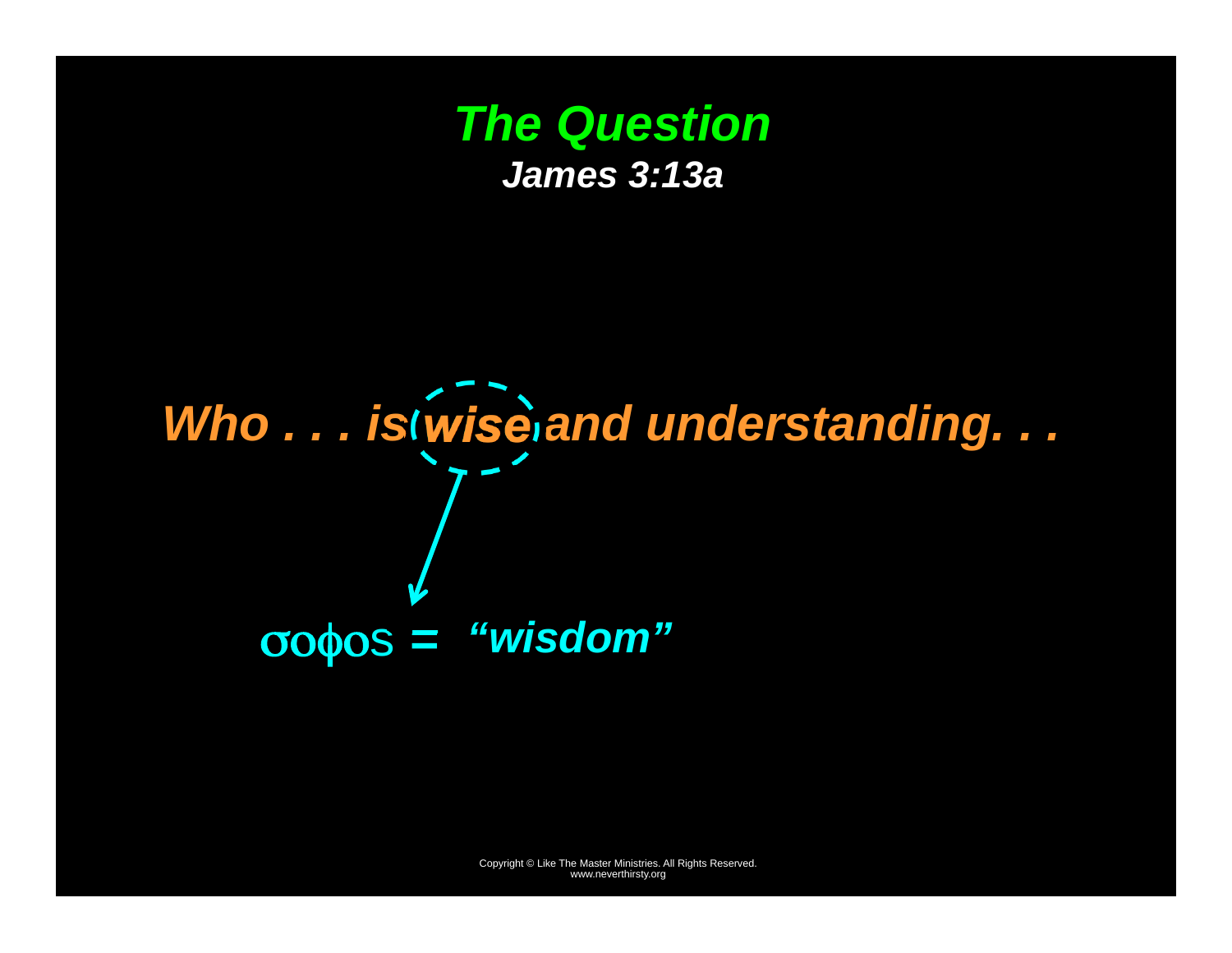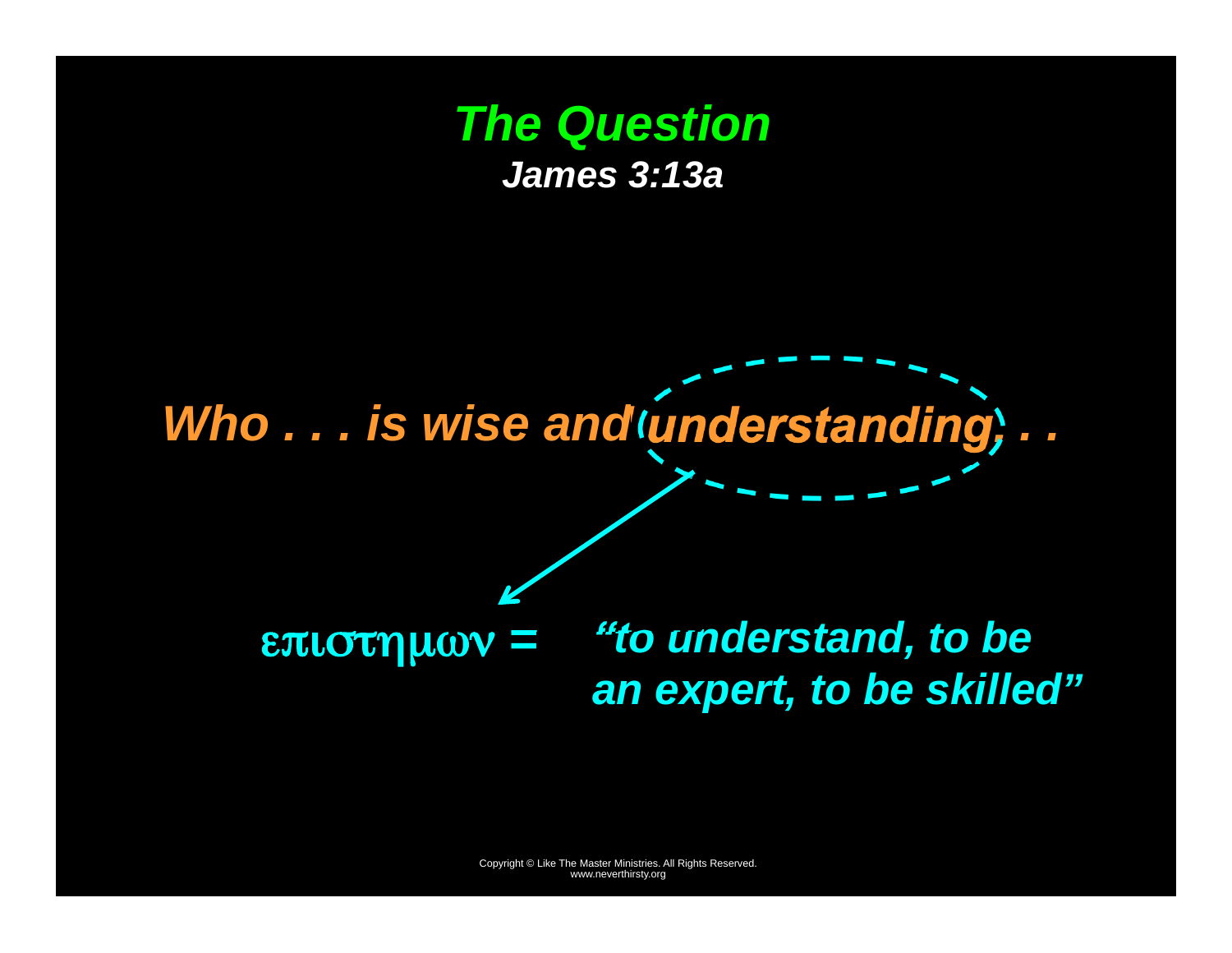# *. . . most folks think they are wise!*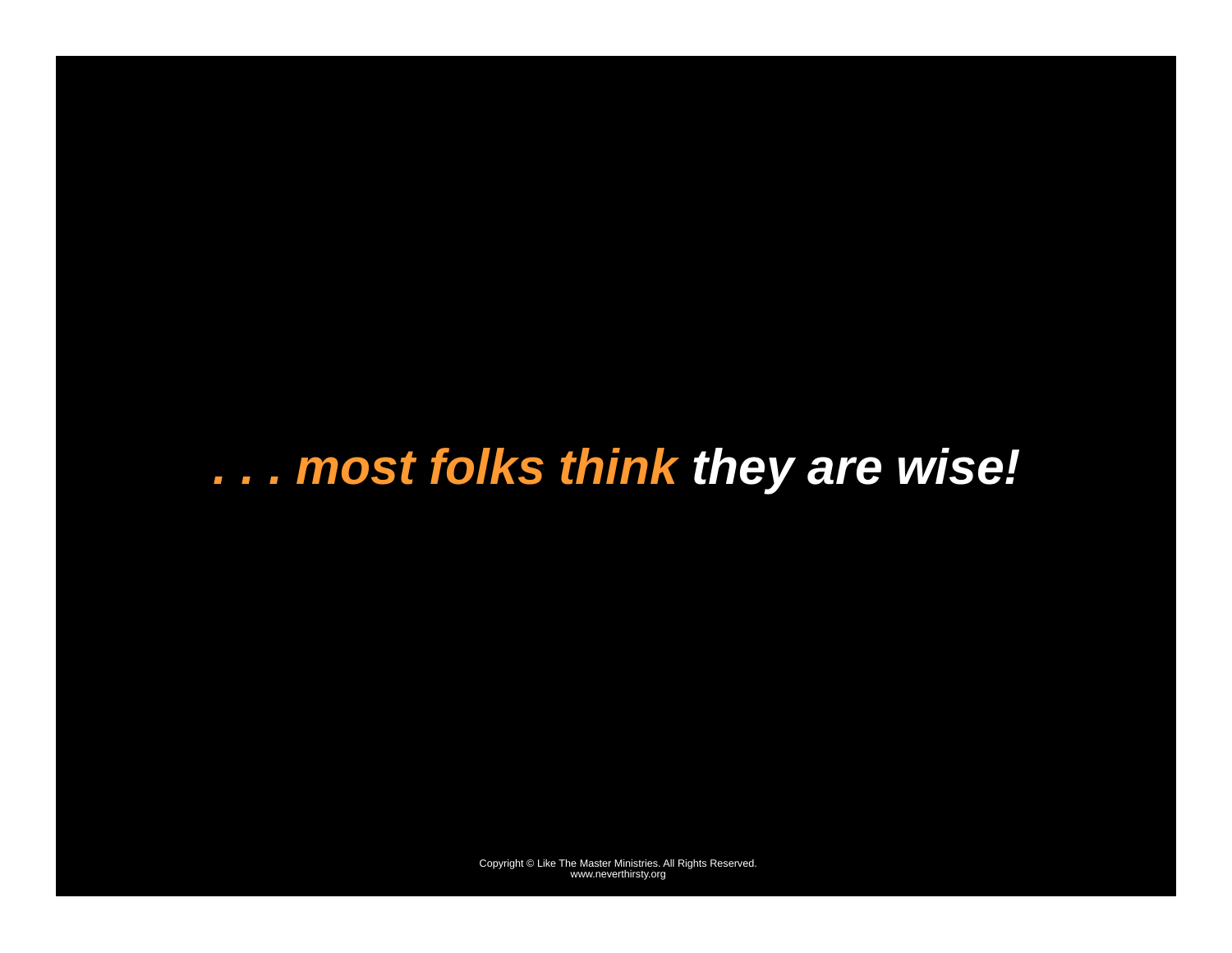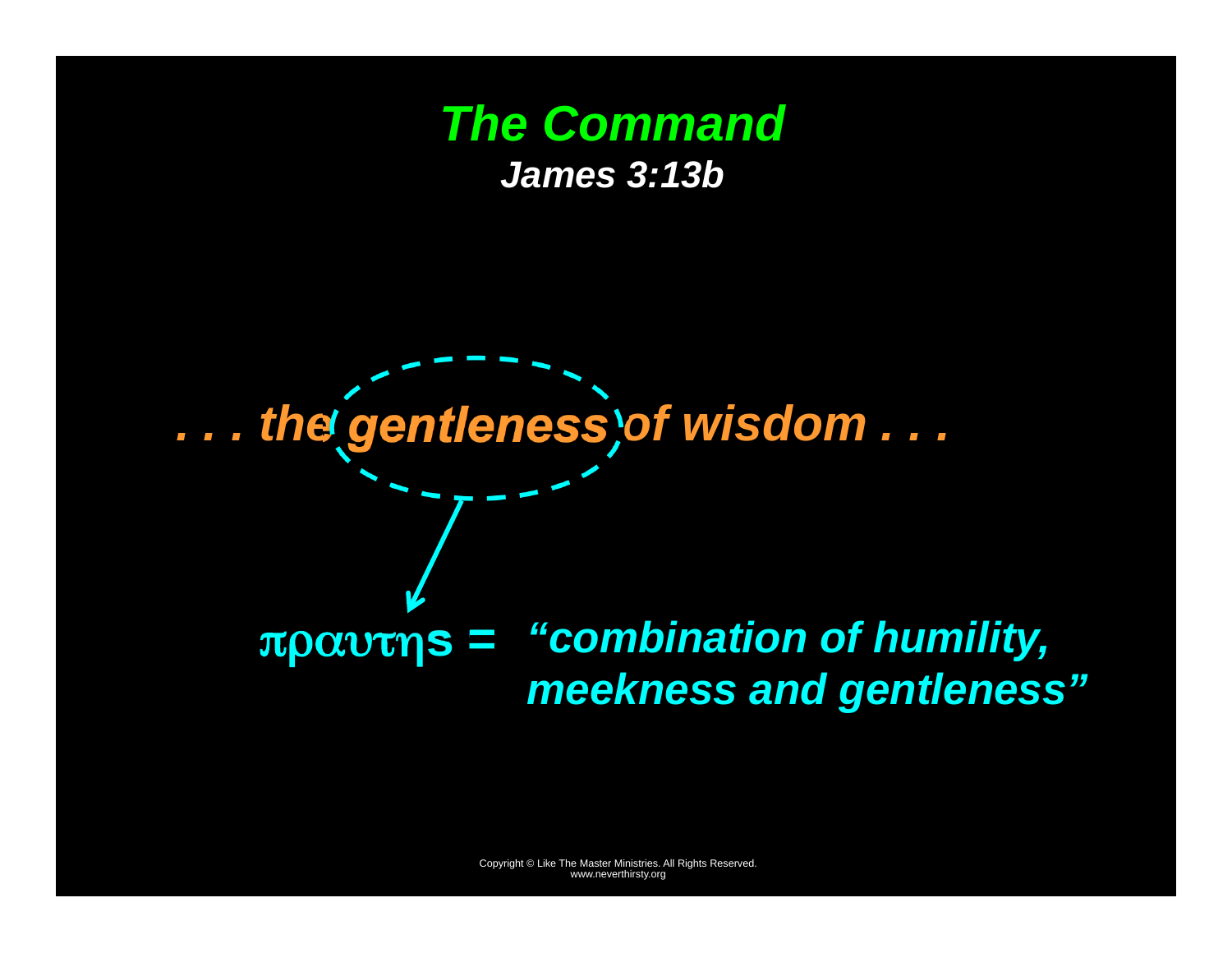# *. . . calling us to wise behavior*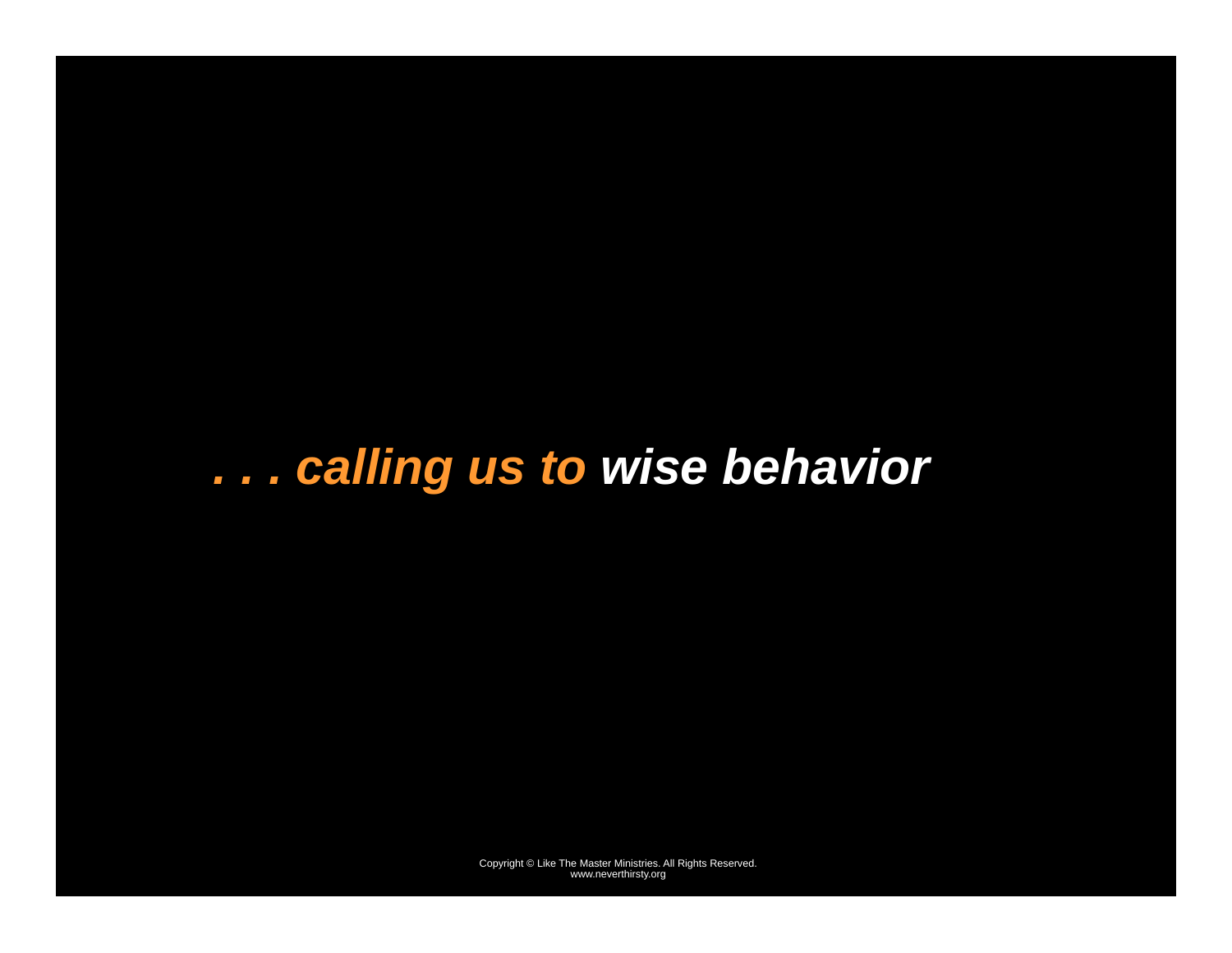#### *Wisdom From Below James 3:14*

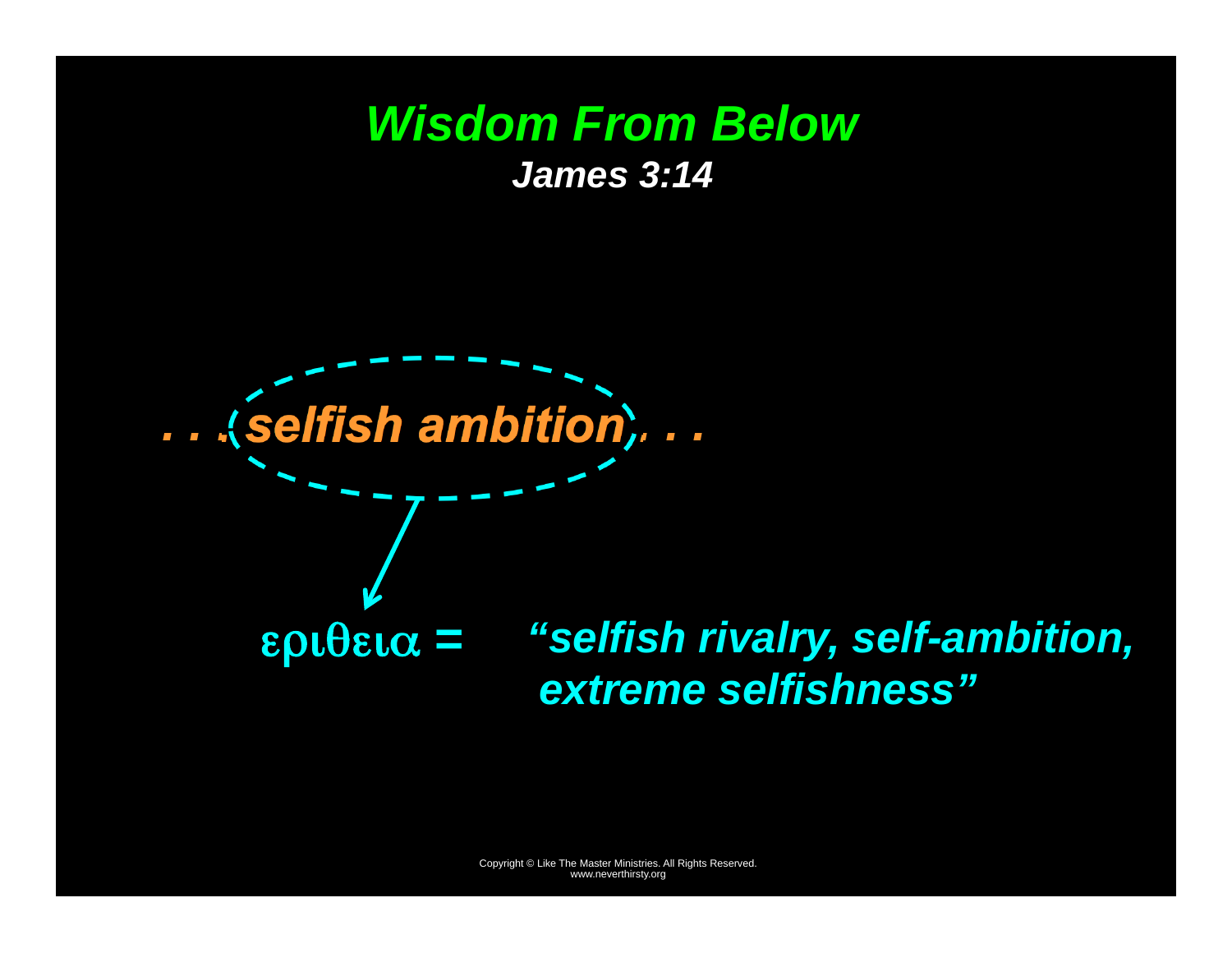#### **Wisdom From Below James 3:14**



# $\overline{\text{K}\alpha\text{K}\alpha\text{V}\chi\alpha\text{O}\mu\alpha}$  = "to boast about something" by downgrading another person"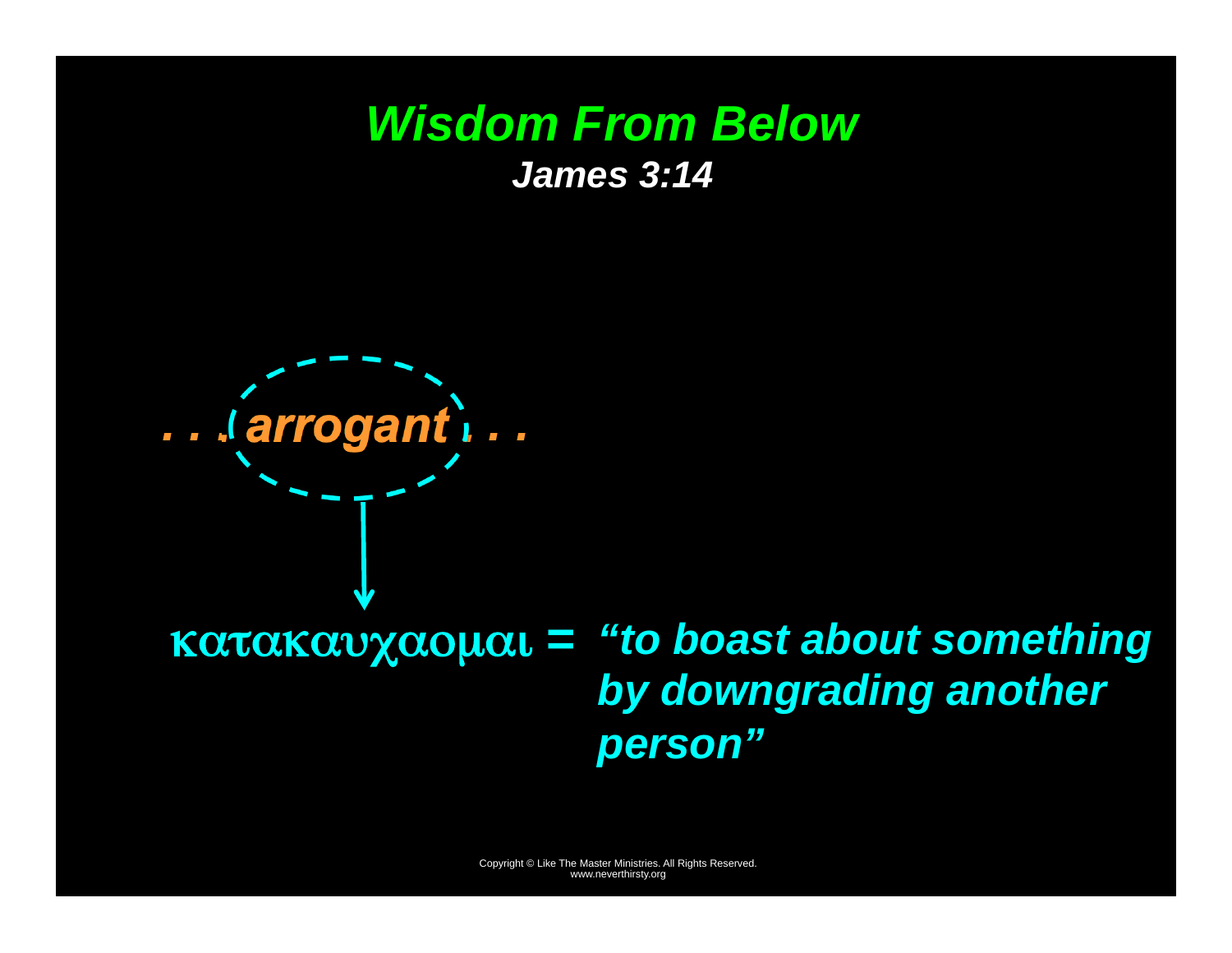# *Wisdom From Below James 3:15*

- *Earthly*  - *of this world*
- *Natural of the flesh*
- *Demonic of the Devil*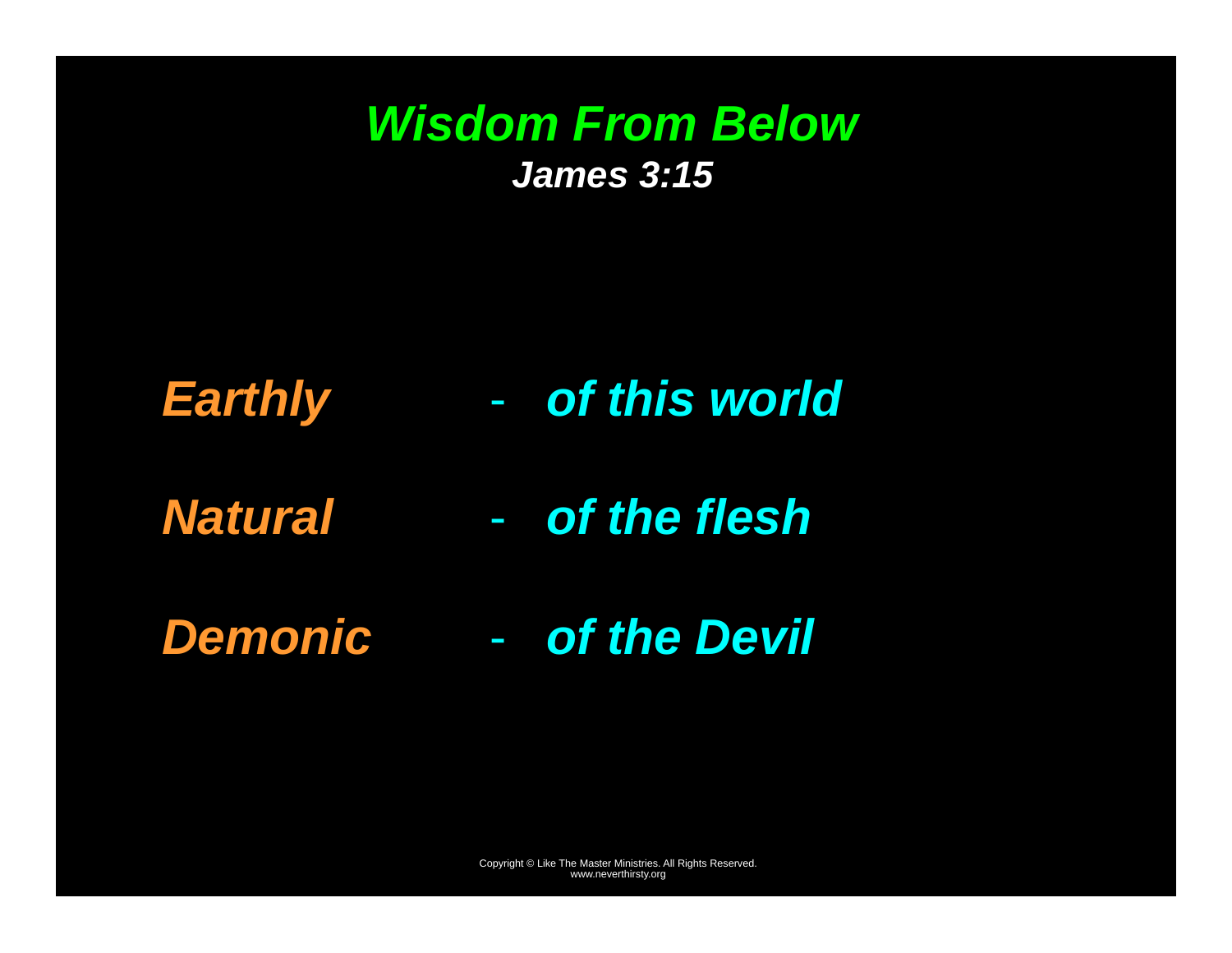

 $\alpha$ yvos = "no moral defect"

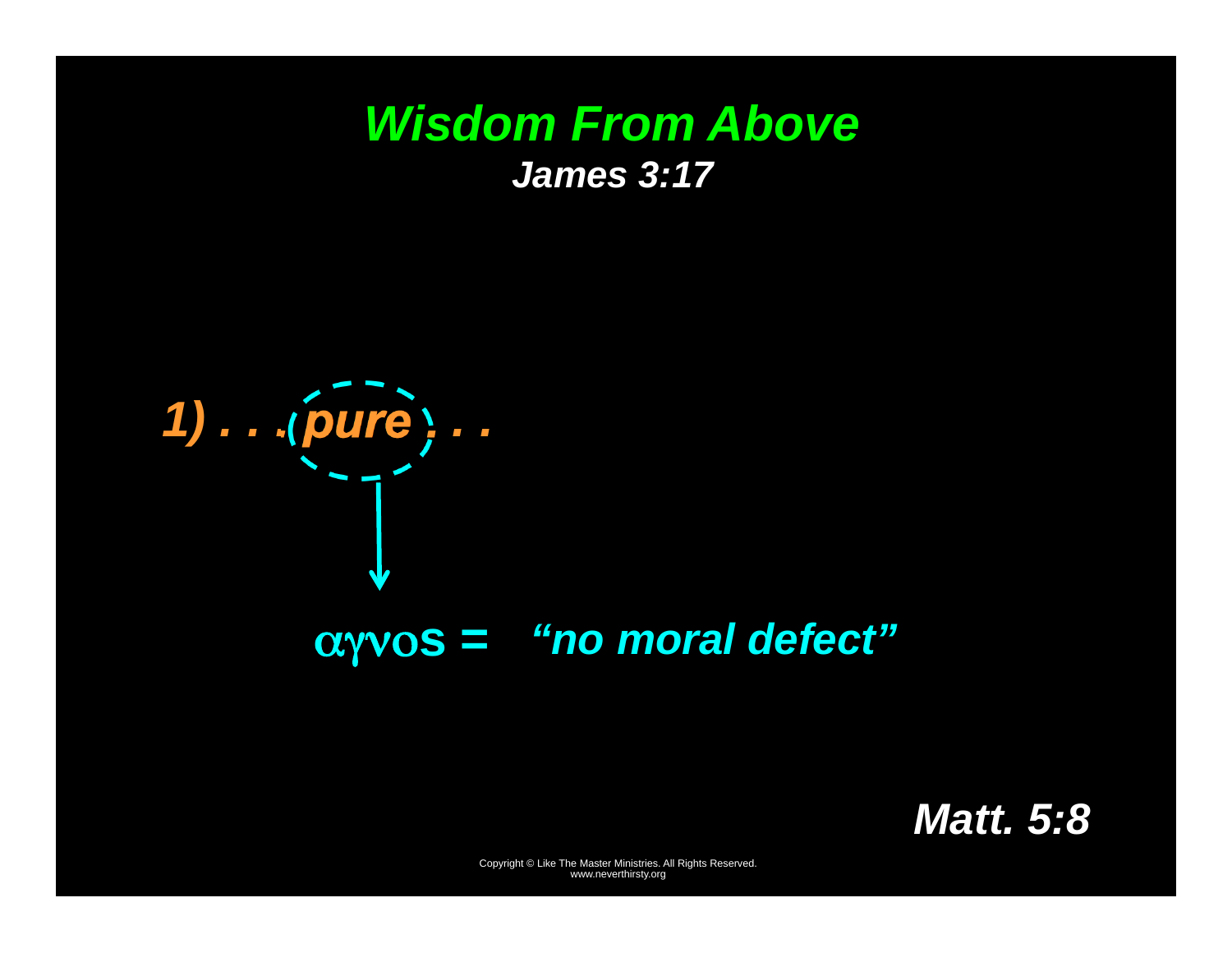

# ειρηνικοs = "free from worry, peaceable"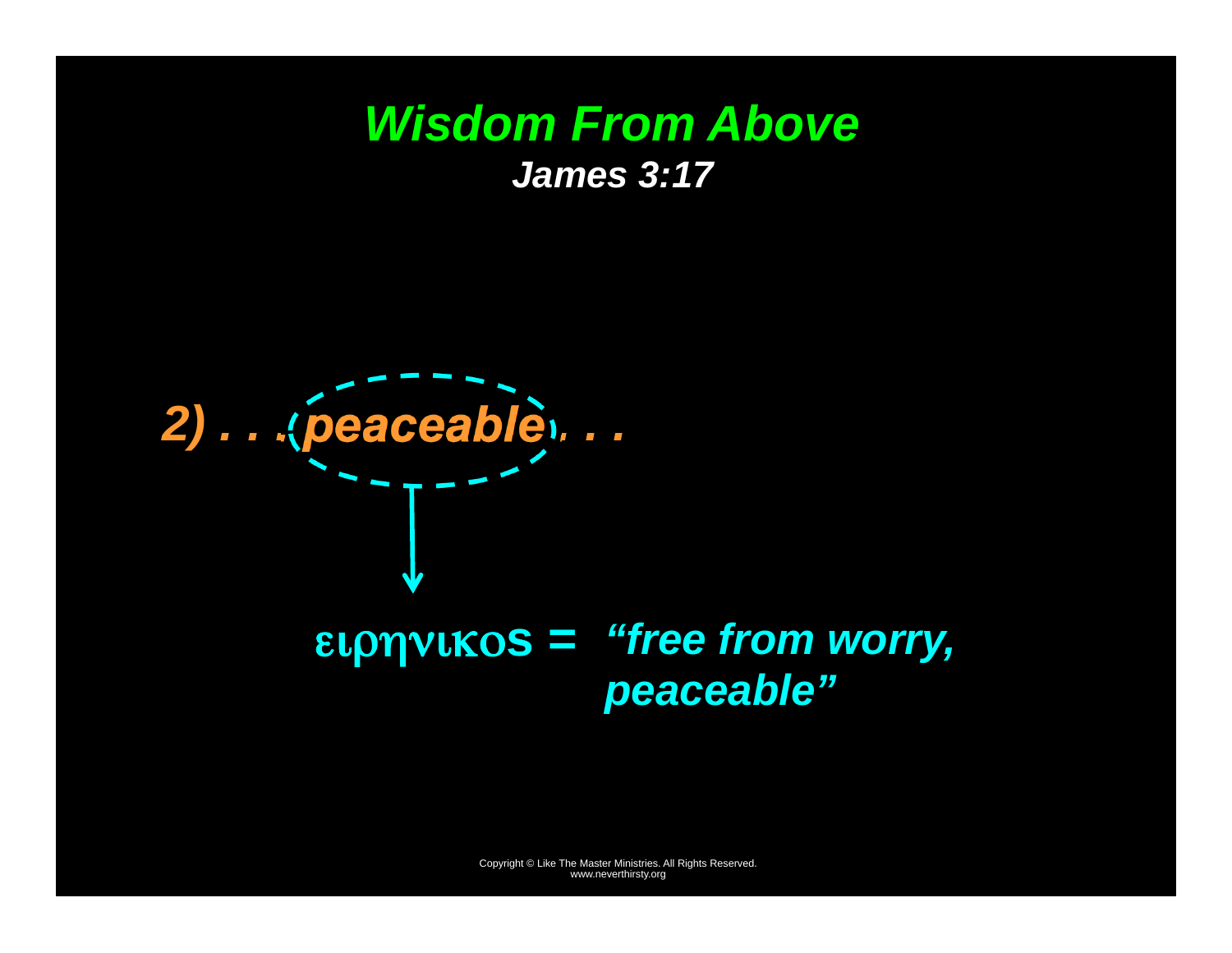

## επεικηs = "gracious when" provoked"

2 Tim. 2:24-25 1 Pet. 2:19-20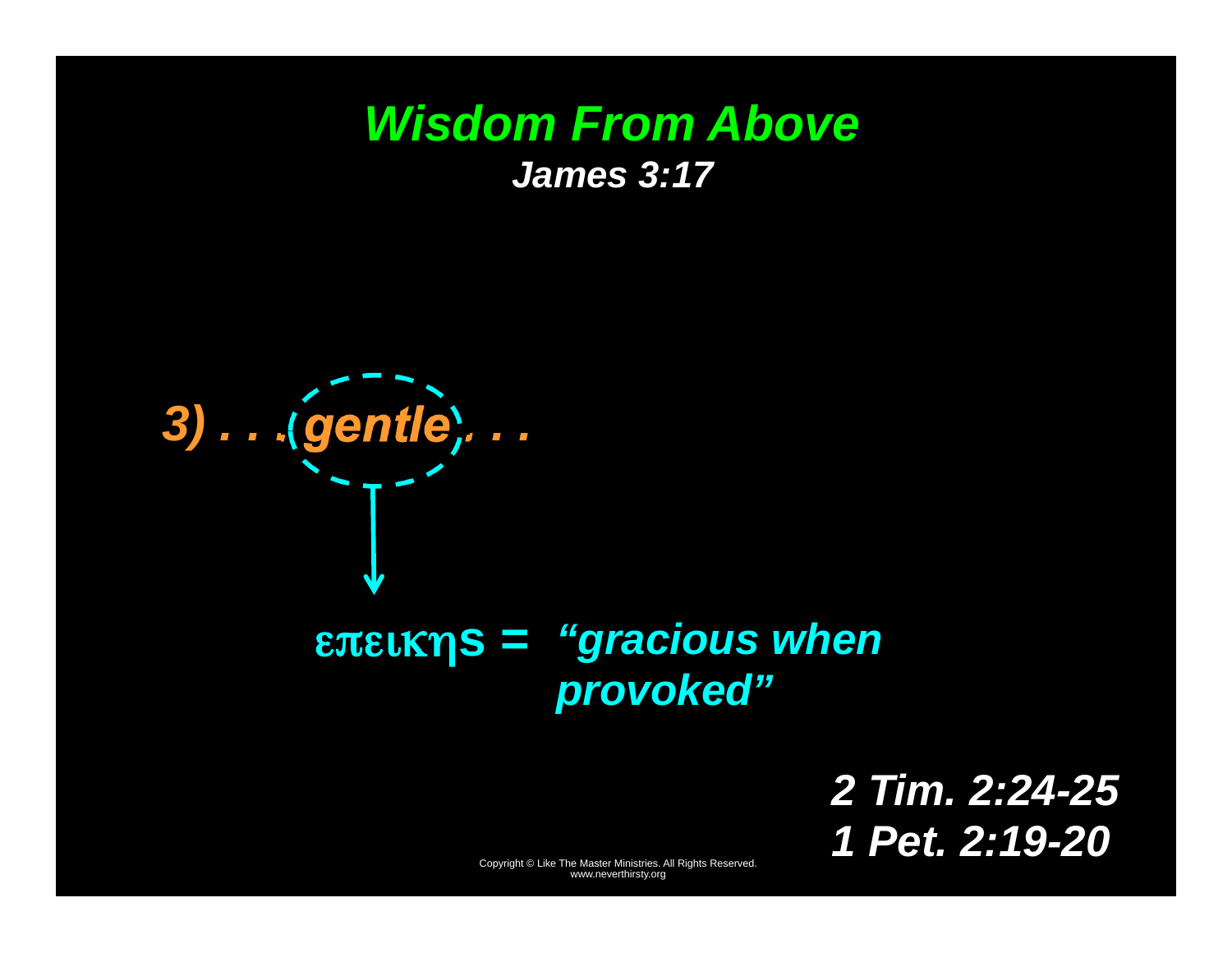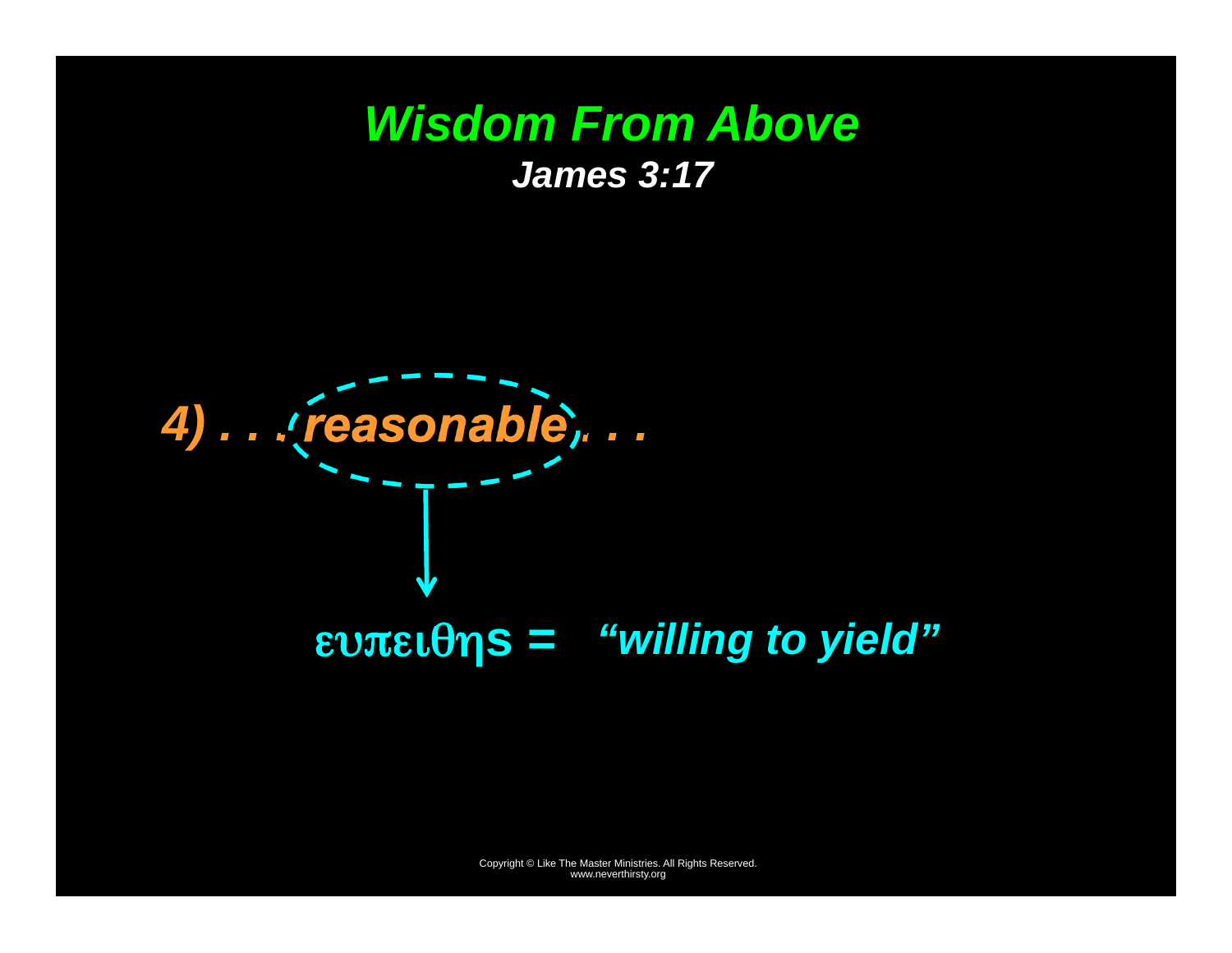5)... full of (mercy)...  $\epsilon \lambda \epsilon$ os = "mercy"

**Matt. 9:27-29 Matt. 15:22 Matt. 17:15** Heb. 4:16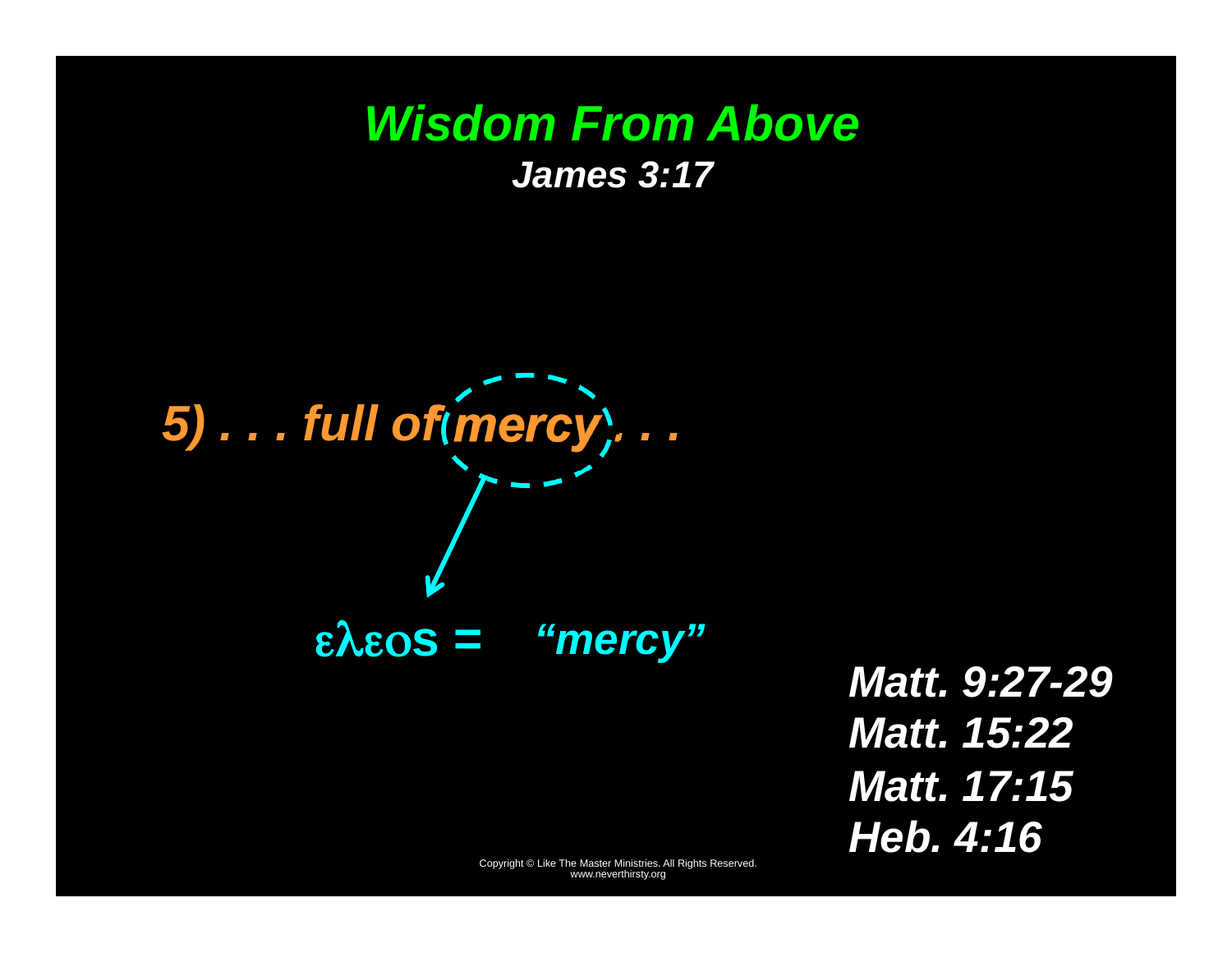6) ... good fruits,... **Kαρπos = "fruit"** 

Gal. 5:22-23 **Rom. 1:3 Phil. 1:11**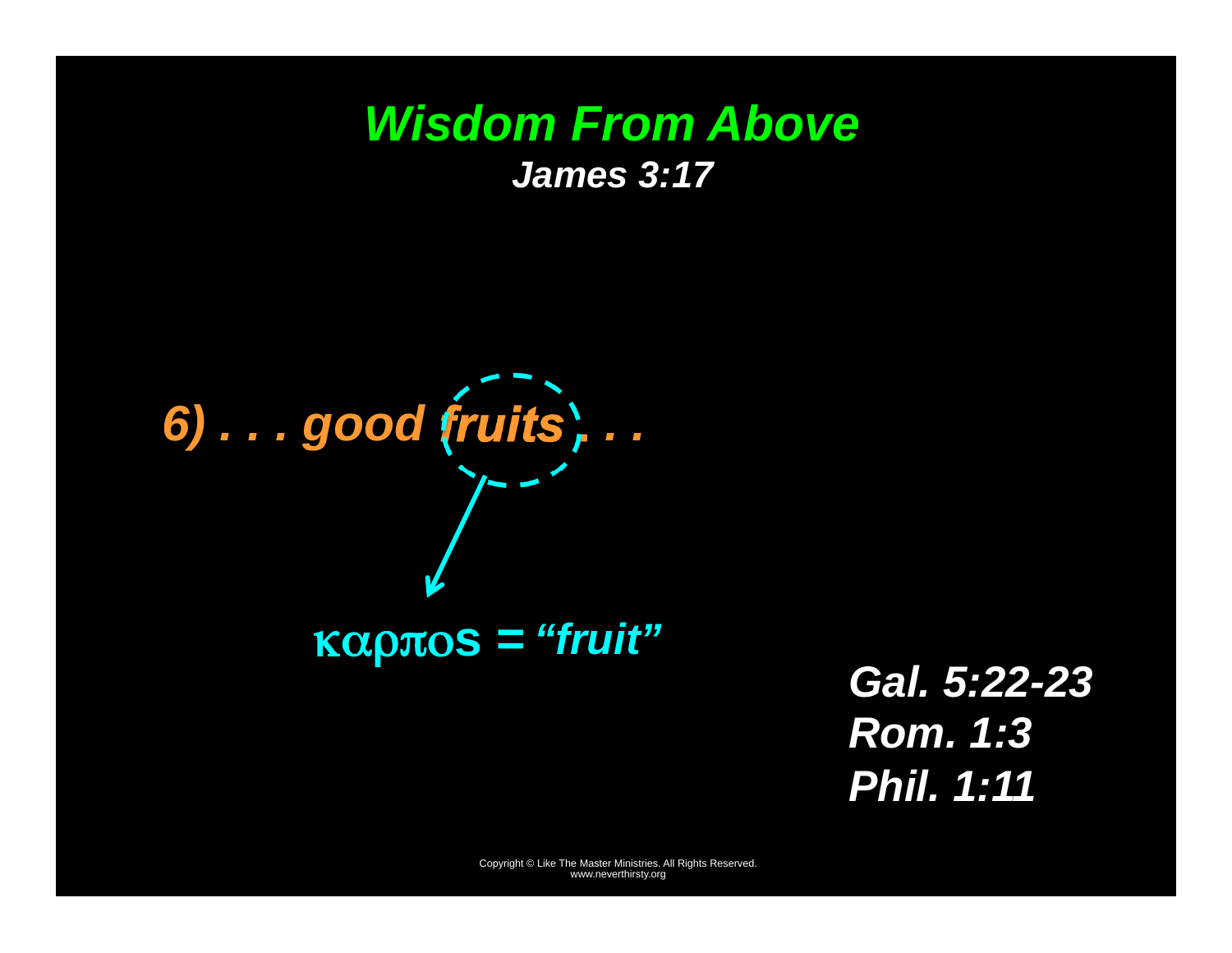

**James 2:1-13**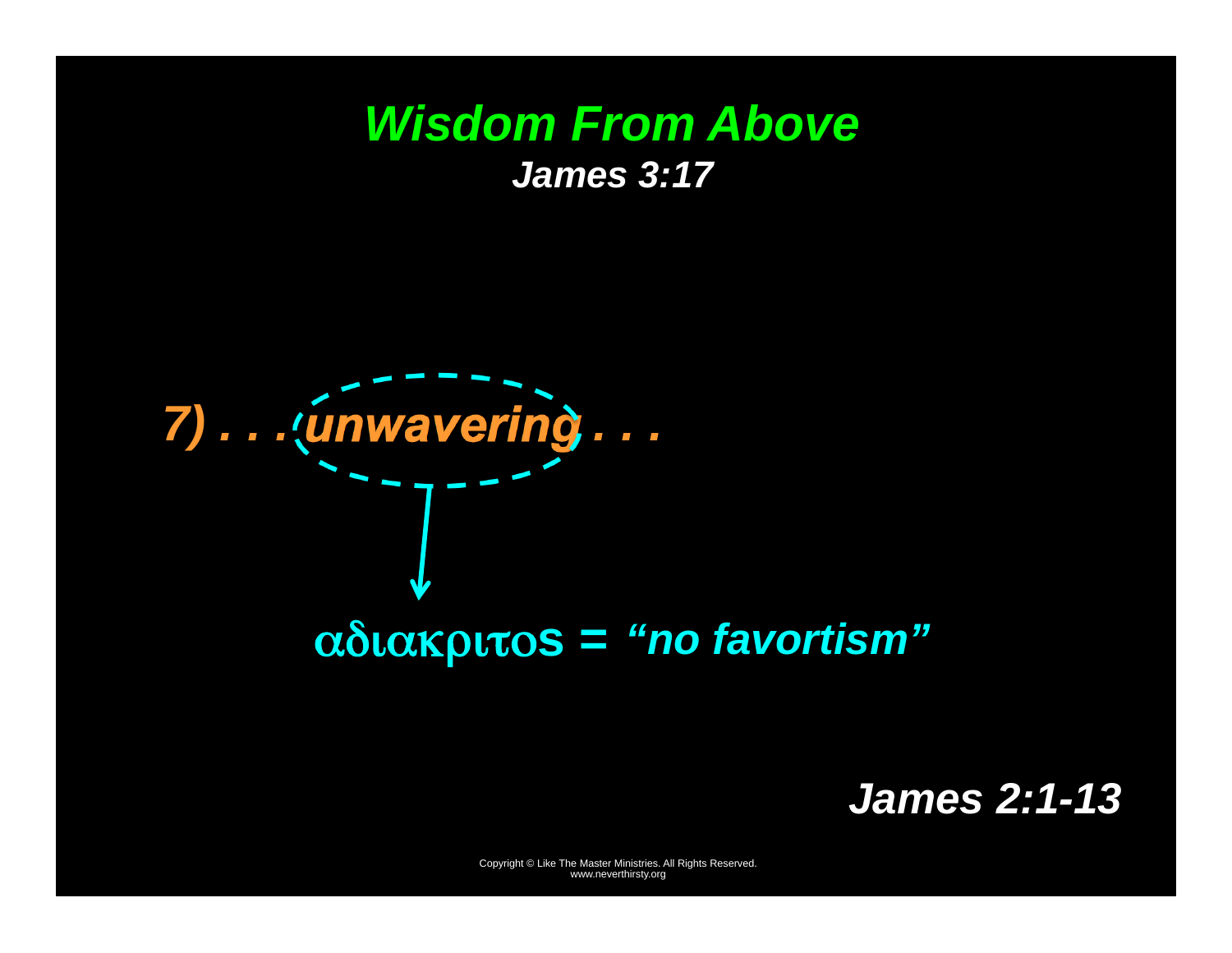